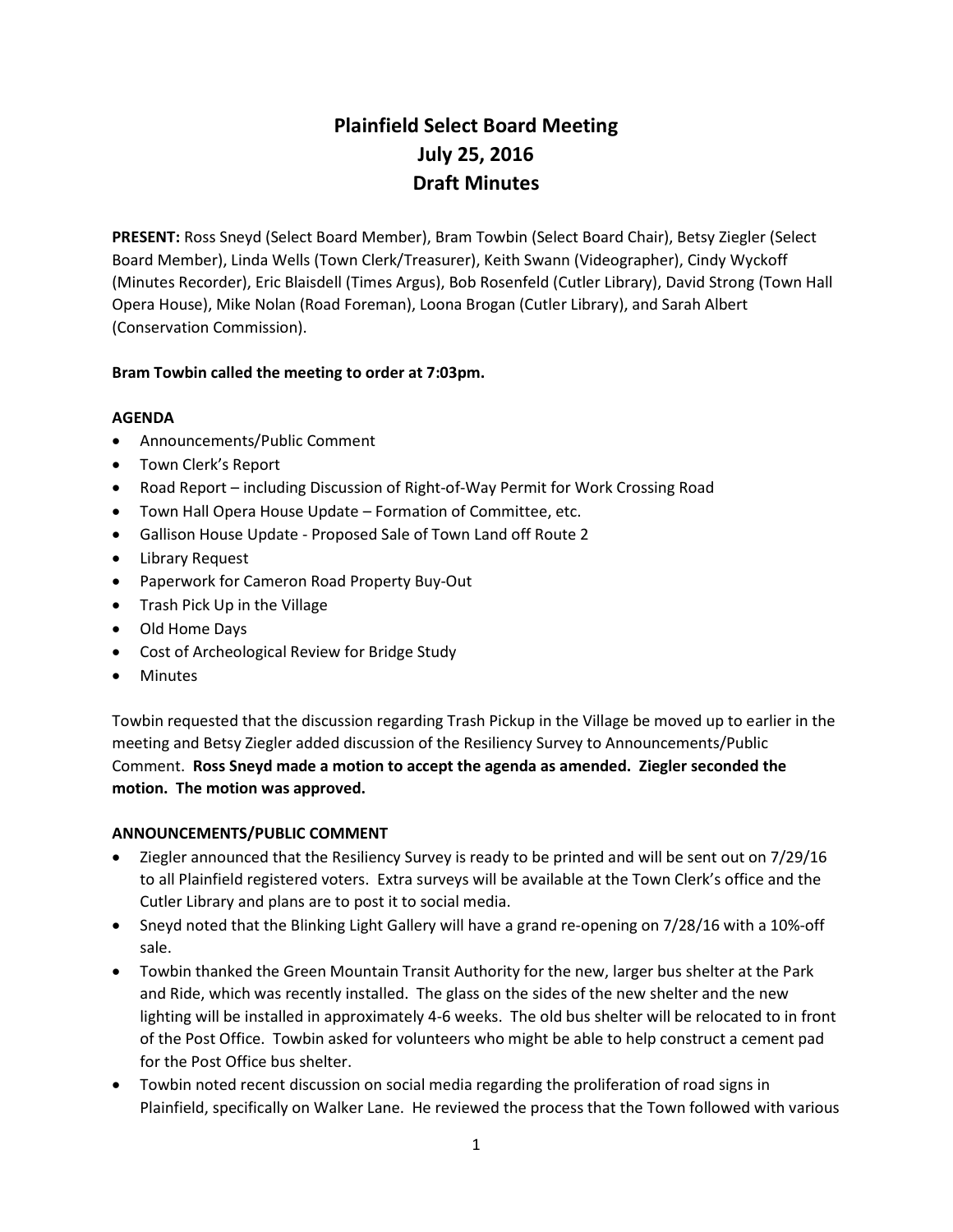authorities regarding the statutory requirements for placement and sizing of signage. David Strong added that proper signage is needed in the enforcement of speed limits. Sneyd stated his appreciation for the new sign on East Hill alerting drivers to the upcoming stop sign at the intersection of Main and Creamery Streets that was recently installed. Towbin reported that over the weekend, two signs had been knocked down and noted the time and tax dollars that go into putting the signs back up again.

# TOWN CLERK'S REPORT

- Linda Wells announced that the State Primary Elections will be held on 8/9/16 at the Municipal Office building. Voters who cannot get to the polls on that day can request absentee ballots by contacting the Town Clerk's Office.
- Wells noted that Town taxes are due on 8/17/16.
- Wells reported that Kate Harper has stepped down as chair of the Conservation Commission, but will remain as a member. Sarah Albert and Jan Waterman will be co-chairing.
- Wells presented a copy of the draft permit for Use of Right of Way for review.
- Wells presented a financial questionnaire, required annually by the Secretary of State's office, describing the process that Town Treasurers use. She asked that the Select Board review the information she has entered and each sign off that it was received.
- Wells reported that the work to repair flood damage on Cameron Road has been completed and presented the final reimbursement request to the State Emergency Fund. The final reimbursement amount due from the State is \$86,324.32. Sneyd made a motion to approve the reimbursement request in the amount of \$86,324.32 to the Vermont Agency of Transportation. Ziegler seconded the motion. The motion was approved.
- Wells presented the paperwork to proceed with the buyout process for the property on Cameron Road. Other than the management supervisory role that he will play, Towbin clarified that there will be no cost to taxpayers. Towbin noted a match amount of \$56,525, which will be assumed as owner's equity. Additional discussion on the item is scheduled for later in the meeting.

# ROAD REPORT – INCLUDING DISCUSSION OF RIGHT-OF WAY PERMIT FOR WORK CROSSING ROAD

- Road Foreman Mike Nolan reported that the Road Crew has been working to restore washed-out roads, clean out culverts, remove roadside berms, and fill wash-out areas with sod. Towbin mentioned a note sent by Ziegler thanking the Road Crew for installing a new culvert and the ditch work on Recreation Field Road.
- Nolan stated that the property owner on Fowler Road no longer wants the Town to do the work that had been previously discussed, and that the property owner will be hiring an engineer. Nolan noted his concern about the culvert.
- Towbin presented draft language for a Right-of-Way permit that includes a requirement for utility lines to be buried at a depth of seven feet. Discussion followed on whether the depth requirement was excessive, with Nolan maintaining that the depth was necessary to avoid the possibility of damaging utility lines during ditch and other road work. It was decided that further discussion was needed before finalizing the permit language. Sneyd recommended using the phrase "utility lines" throughout the permit to encompass all types of lines (telephone, electrical, etc.).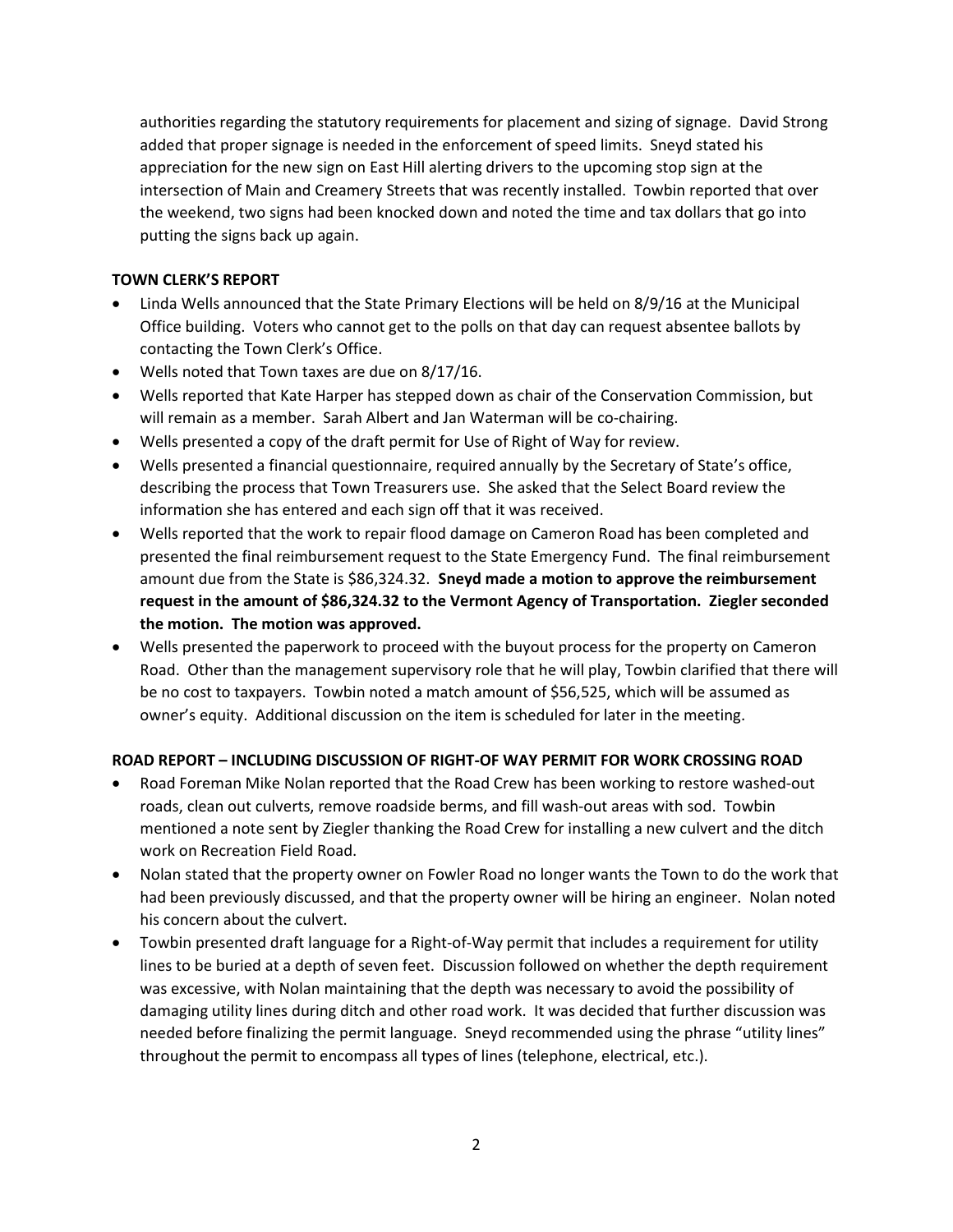Towbin noted that research done on a Plainfield property deed revealed a deal made that obligates the Town to maintain rocks near the house and road, which are now falling. Further discussion on the issue was tabled until a later time.

#### TRASH PICK UP IN THE VILLAGE

 Ziegler noted the trash and recycling bins located at the Mill Street Park, stating that she and others have been emptying the receptacles and removing the discarded materials. Ziegler requested consideration of a paid staff person to pick up materials on a regular basis and discussion ensued on ways in which to make it happen. Ziegler noted that Positive Pie has agreed to remove the trash once a week and Ziegler will continue to remove the recyclables. Discussion also included the need to remove trash resulting from use of the Town Hall Opera House.

## COST OF ARCHEOLOGICAL REVIEW FOR BRIDGE STUDY

 Towbin noted an additional cost involved in the Milone and MacBroom bridge study, the responsibility for which Central Vermont Regional Planning is willing to share with the Town. Due to not having the paperwork available to review, discussion of the item was tabled until a later date.

#### TOWN HALL OPERA HOUSE UPDATE – FORMATION OF COMMITTEE, ETC.

 David Strong provided a brief background on the initial formation and evolution of the Advisory Committee for the Town Hall Opera House, noting that there was a need for a more permanent organization to help the facility to flourish. He noted that in April of this year, Friends of the Plainfield Town Hall Opera House was incorporated as a nonprofit with the mission of helping to raise funds for needed improvements and assisting with the management of events. A five-person board of directors has been established and four officers were elected: Keith Swann (president), Kathy Light (vice president), Tom Blachly (treasurer), David Strong (secretary), and Naomi Flanders. Meetings are held on the third Monday of each month at 6:30pm. Towbin noted that the Select Board had voted to support the endeavor by acting as the fiscal agent in the application of a Vermont Community Foundation grant to fund a classical music series. Discussion followed on whether there was a need to retain the Advisory Committee in light of the establishment of the Friends group, culminating in agreement that each group represents different functions and both should continue.

#### GALLISON HOUSE UPDATE - PROPOSED SALE OF TOWN LAND OFF ROUTE 2

- Towbin reviewed the issue regarding exploring the purchase of a property across from the Town Hall Opera House for much needed parking for the venue, assuring that a Town-wide vote will precede any purchase. Strong reported that the Town has offered, and the seller has approved, a \$70,000 purchase price. A subsequent inspection of the structure uncovered foundation problems and mold issues, and the building was filled with trash. The seller was advised that in light of these deficiencies, a reduction in price might be in order and that a \$10,000 escrow account should be set up at the closing to pay for any necessary clean up if the seller does not leave it in the broom-clean condition stipulated in the agreement.
- An inspection will take place tomorrow to determine how much asbestos, if any, is in the building. This is important because if demolition is necessary, the presence of asbestos can add up to \$15,000 in disposal costs. The asbestos inspection will cost up to \$800. A brief discussion followed on the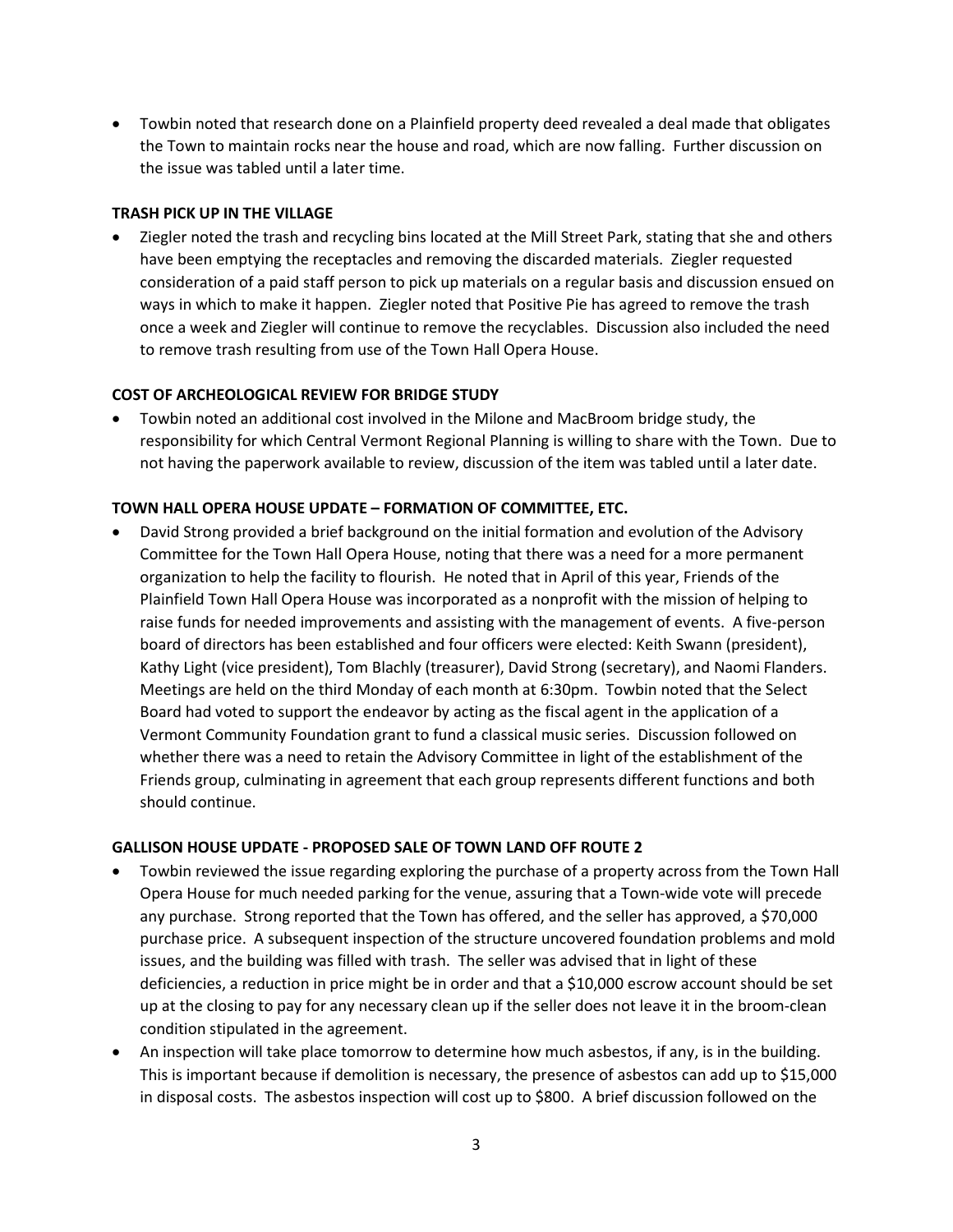possible presence of lead paint, which would present a problem only if someone wanted to fix up the house.

- An architect working with the Preservation Trust of Vermont will perform a condition assessment of the building, which was built around 1870 and lies in the Historic District.
- Towbin put forth the possibility of selling the 2.2 acres of Town-owned property that is not in use behind the School Street Apartments on Route 2 and putting the proceeds into the Gallison House project. Discussion ensued on the condition of the property and any possible interest the owner of the School Street Apartments may have in purchasing it. It was agreed that Towbin would explore the possibility those involved.

## LIBRARY REQUEST

 Loona Brogan from the Cutler Library provided information on the library's history, how its use by the community has evolved, and the need for expanding the physical space. She noted a noncompetitive planning grant for up to \$30,000 available through the Vermont Community Development Program (VCDP). A partnership, however, is needed with the Town because the nature of the funding prescribes that it be dispersed through a municipality and cannot be given directly to an incorporated nonprofit. Brogan explained that the Town would be the actual grant applicant/recipient and that the library would do all the necessary paperwork for the Town to submit the application via VCDP's website. Discussion followed regarding potential liability for the Town in terms of hidden costs, including the outlay of Town resources in fulfilling its partner responsibilities. It was decided that the library would report back on how other non-municipal libraries in Vermont protect their towns from risk in similar arrangements.

## PAPERWORK FOR CAMERON ROAD PROPERTY BUY-OUT

 Towbin presented the Community Development Block Grant subgrant agreement for the buy-out of the 280 Cameron Road property and suggested that it be signed with the inclusion of two additional provisions: 1) The match portion of the house purchase shall be funded via pre-sale owner's equity, not municipal dollars; and 2) The signing of this document will not commit the Town to spend any funds on this endeavor that are not fully and promptly reimbursed. Sneyd made a motion to approve the Community Development Block Grant subgrant agreement for the buy-out of the 280 Cameron Road property with two additional provisions: 1) The match portion of the house purchase shall be funded via pre-sale owner's equity, not municipal dollars; and 2) The signing of this document will not commit the Town to spend any funds on this endeavor that are not fully and promptly reimbursed. Ziegler seconded the motion. The motion was approved. Towbin underscored the point that no taxpayer dollars were being used and that the work outlined in the subgrant agreement will protect the Town from hundreds of thousands of dollars in costs and physical harm to first responders and others if the house is allowed to fall into the Great Brook.

## TOWN FOREST ARCHEOLOGICAL ASSESSMENT CONTRACT

 Sarah Albert from the Conservation Commission presented the contract between the Town and the Northeast Archeology Resource Center to undertake an archeological assessment of the Town Forest trailhead parking areas in the amount of \$1,775. Said bid estimate by the archeological assessment firm had already been accepted by the Select Board at a previous meeting. Towbin signed the contract on behalf of the Select Board.